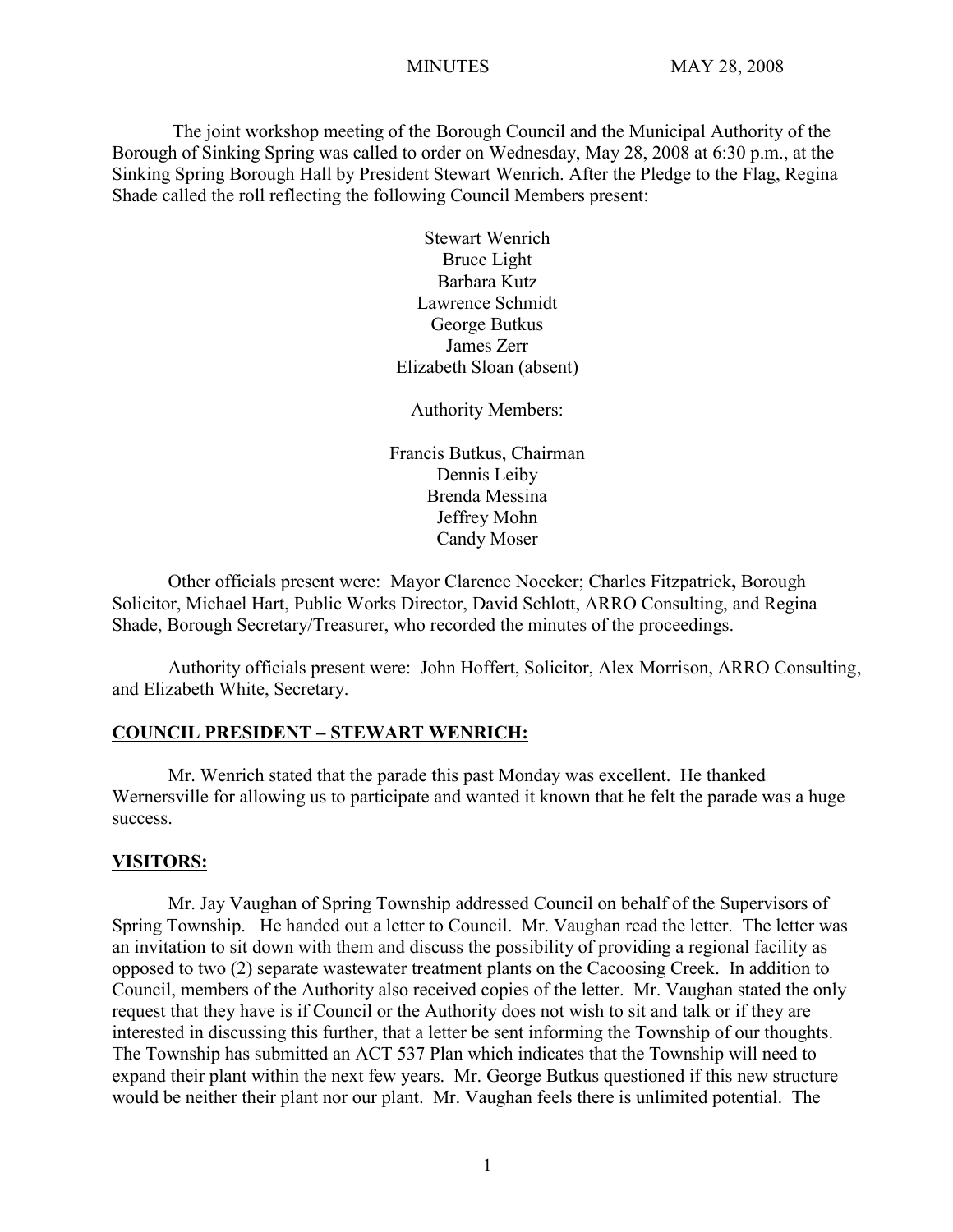## **VISITORS (cont'd):**

Township plant is paid for. He continued that they are not advocating anything however before both municipalities spend money, they were wondering if it wouldn't be worth sitting down both sides and see if there is something that can be done so both don't need to spend lots of money. Can something be done that will benefit both municipalities? Mr. George Butkus wondered if we have the time to wait as we backed ourselves into a corner. Mr. Schmidt stated we are years away from having a plant built. Mr. Butkus stated next year is when we are in the projected overload. Mr. Butkus stated he did understand there was a difference between a projected overload and an actual overload. His understanding was that DEP is looking at what your projected overload is. You are supposed to stay ahead of the curve. Mr. Schmidt stated this discussion should go on with just Council. He stated Mr. Vaughan made the proposal; he believes we should let me go and get back to him with a response. Mr. Vaughan was just asking to get back to him with an answer. Mr. Wenrich thanked him and told him that they will discuss this along with the Authority. Someone will get back to the Township. Mr. Schmidt questioned if there was a timetable involved. Mr. Vaughan said they would like to hear something within the next month or so. The next Supervisor's meeting is the  $9<sup>th</sup>$  of June. It is the second and fourth Mondays of the month. He continued that he hopes within thirty (30) days they could hear something. Mr. Vaughan thanked Council.

## **NEW APPOINTEE:**

Mrs. Shade stated there is an opening on the Municipal Authority because of the resignation of Mr. Biggs. She continued that we did receive a letter from Mr. Thomas Angstadt of 26 Krick Avenue dated January 8, 2008 stating he would like to serve on the Authority. Mrs. Shade did try contacting him both via e-mail and telephone. She received an e-mail stating that he could not serve on the Authority at this time due to a 12 hour rotating work schedule. About the same time we received a letter from Mrs. Kandi Moser requesting she serve on the Authority as well. Mr. Butkus stated that Mrs. Denise Stine told him that if a position became available on the Authority she would like to serve however he did not forward that information to Mrs. Shade. Mr. Wenrich stated being that we have received a written letter from Mrs. Moser he was looking for a motion to appoint her. Mr. Schmidt made a motion to appoint Mrs. Moser to the Municipal Authority; seconded by Mr. Light.  $AYES - 5$ ,  $NAYS - 1$  (Mr. Butkus); motion carried. Mr. Wenrich questioned how many seats were open. Mrs. Shade stated only one (1). Mr. Wenrich stated that if Mr. Butkus has contact with Mrs. Stine, he would like her to submit a letter of intent. Council welcomed Mrs. Moser to the Authority.

## **PUBLIC SAFETY – JAMES ZERR:**

Mr. Zerr stated that our new fire rescue squad was damaged at an accident. He continued that it was in Lower Heidelberg Township. It was parked and the towing company was up righting the vehicle out of the ditch. It was up part way up on the road and it started teeter tottering and the driver thought he could just pull it up. It landed on all four (4) wheels and rolled right into the new truck. It needed a brand new front bumper and the towing company will be buying the bumper. Otherwise it is okay.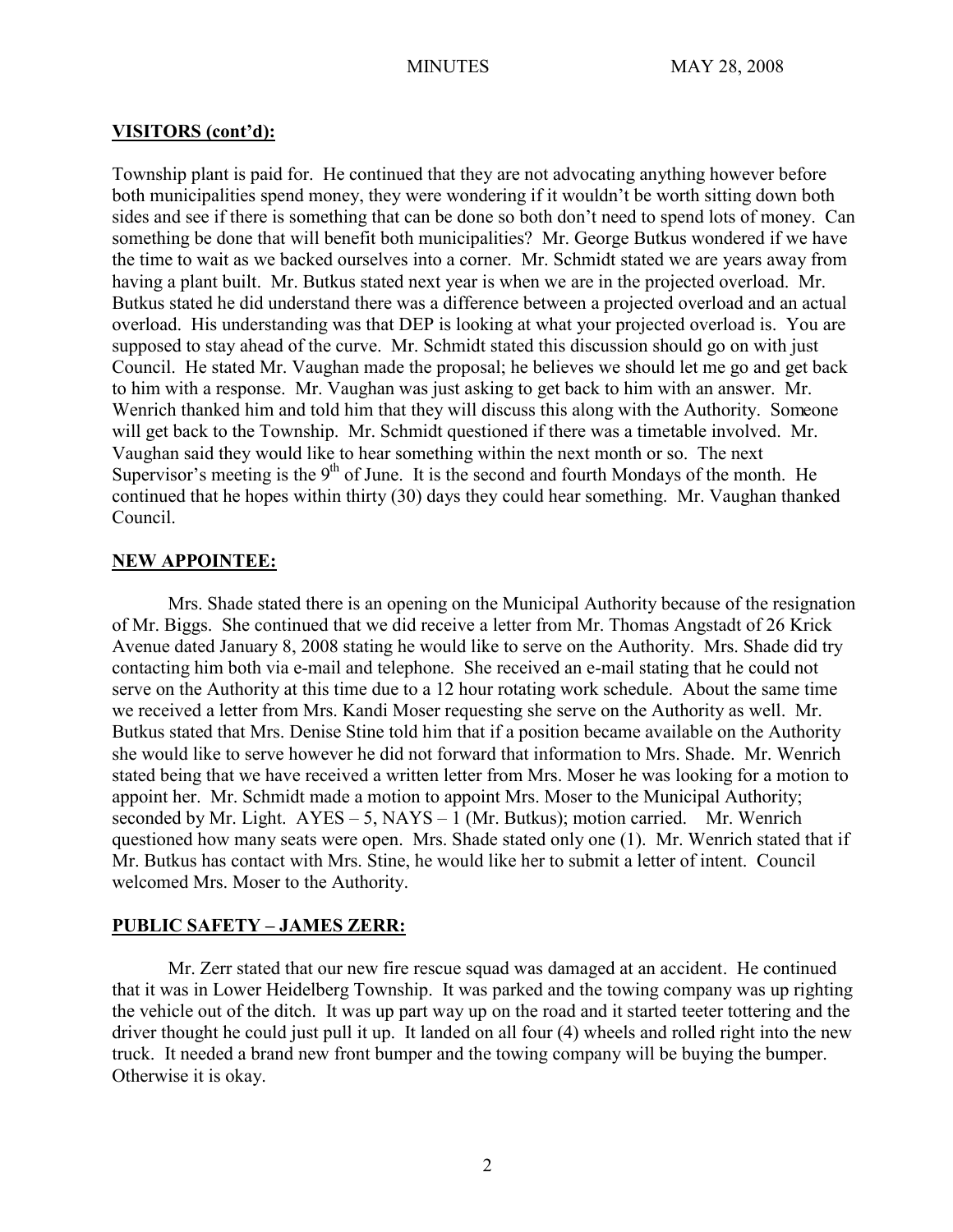#### **BUSINESS:**

Mr. Wenrich would like to see this meeting not last more than two (2) hours. He requested that statements be brief and to the point.

This is a joint meeting of the Borough Council and the Municipal Authority. Back in February, Mr. Wenrich asked the Authority if they would be interested in becoming a working Authority. He wanted them to come up with a game plan. Mr. Fitzpatrick stated we need to find out from the committee what the finding of their research was. Mr. Butkus stated we had one (1) meeting and then at the next meeting we authorized Mr. Fitzpatrick to begin the paperwork to make them a working authority. It was his understanding since we were moving ahead with making them a working authority that the group did not need to meet anymore. Mrs. Shade stated that was correct it is in the minutes that way. Mr. Fitzpatrick said one (1) of the issues that was raised is he does not know if there was any discussion by the Authority whether they will accept that responsibility or not. It was reported to him that at the last meeting of the Authority there was no discussion of that issue. Mr. George Butkus stated that was partially untrue. There was no discussion on that specific issue however there was a discussion on the operational expenses of the Authority for several of the maintenance projects that have been going on. There was a discussion on the Authority's monies can't cover the maintenance and operation fees those monies need to come out of the sewer revenue account. He continued there was not a heavy debate as they thought they were becoming an operating authority and they thought they would proceed in the best interest of the system. Mr. Fitzpatrick stated there was certainly doubt in some people's mind as it was referred to him. The information that was given to him was that the matter was not discussed. If that is not the case and the Authority is willing to take this on then there is a need to discuss the breakdown of who is going to do what in achieving the creation of an operating authority. Mr. George Butkus asked at what point in time the Authority or the Solicitor from the Authority received written notification that it was Council's decision to go ahead and that we needed a definitive yes or no answer. To his knowledge they never received anything in writing and since they didn't receive anything in writing they didn't know they needed to do anything. Mr. Schmidt said it was a motion at a Council meeting. Mr. Wenrich said at the April 16<sup>th</sup> meeting we discussed making the Authority a working authority, the solicitor was charged with getting information and paperwork in order to get the ball rolling as far as our side goes. At that time Mr. Wenrich was hoping that when the Authority met recently they would have an outline or a game plan ready to accept the responsibility of taking it over. Mr. Wenrich stated that he and Mr. George Butkus had a conversation where Mr. Wenrich asked Mr. Butkus to get the ducks in the row so that when the time comes they are ready to go. He would have hoped the Authority would have discussed staffing, a chain of command, who will be operating it, office locations, and all the little stuff. In addition, he was hoping that they would have begun looking into getting funding. Mr. George Butkus stated they have authorized their engineer to start looking into that. The Borough will have to pitch in. Mr. Wenrich feels there needs to be a structure of command and then you build from that point. Once you have the personnel in place then what do you need from there. The second phase would be what funding is available. Mr. Francis Butkus stated Council took action however there was no official communication between Council and the Authority. He sat at the meeting and heard this however if he was not at the meeting he would not have known this. He feels he should have been given a directive as it is now it is only hearsay. Mr. Wenrich said, no, it wasn't down on paper however you were at that meeting and you as head of Authority heard it. In addition, there is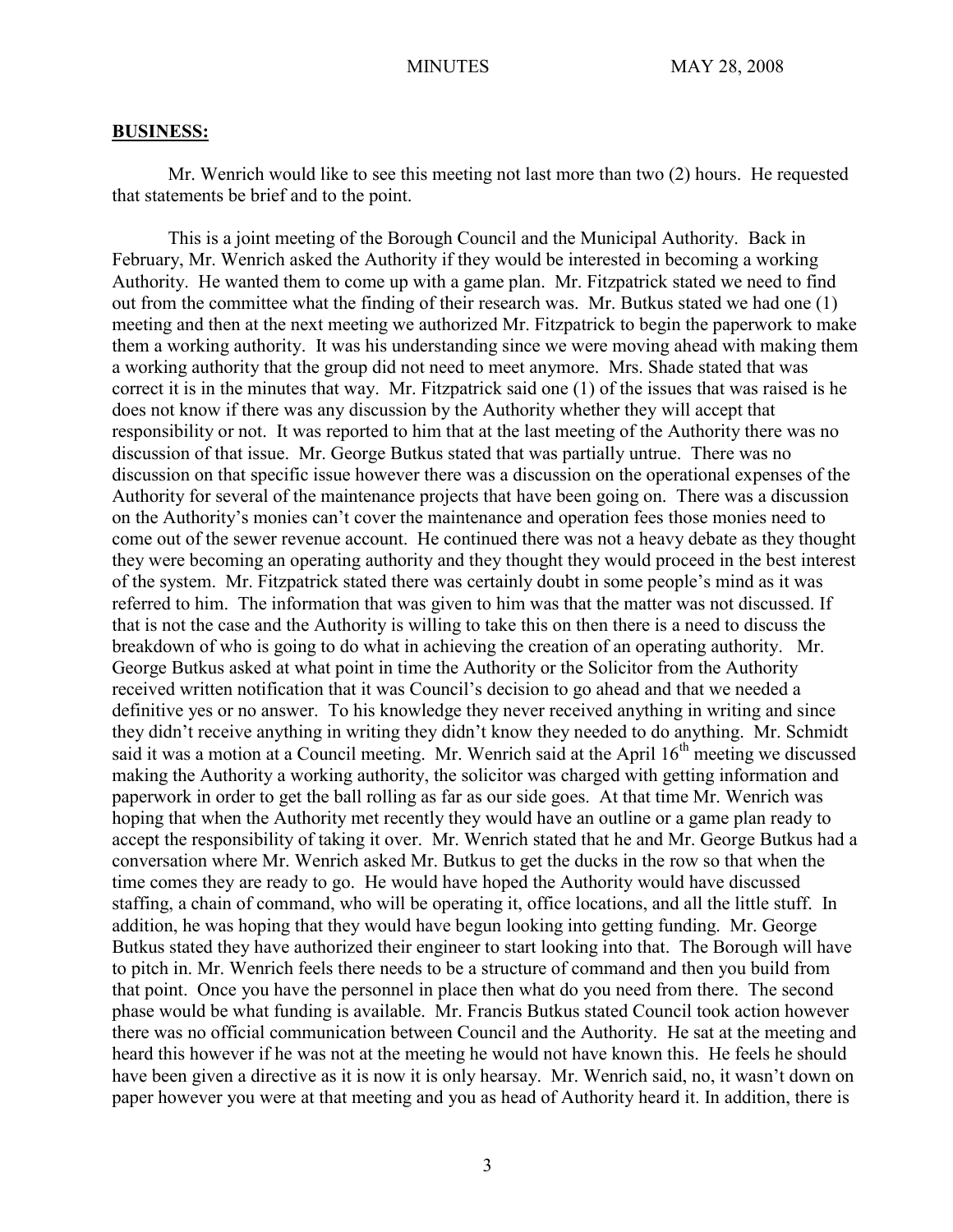Council representation, who is head of the Sewer Committee was told directly. It is in the minutes. If you need a written letter we can provide that however it was a little disheartening but the feedback that we received there were no steps taken or discussed. Mr. Francis Butkus stated that is exactly why it wasn't discussed. They received no official notification and without that we were advised to do nothing. Mr. Francis Butkus went on to state how this has been this way for quite some time. Mr. Wenrich stated he didn't want to have anyone get up on their "soapbox" about this. He continued that he was only a phone call away. Mr. Francis Butkus could have asked Mr. Wenrich for something official and he would have been more than happy to give him the letter. Mr. George Butkus stated part of the problems we have today with some of the documents is because at that time we did things with a handshake; we did it verbally. Mr. George Butkus questioned what are the steps we need to take? Mr. Fitzpatrick said one (1) of the things you need to decide and this would be the Authority's decision is in regard to employees. Is the Authority going to hire employees or are they going to want to enter into an agreement with the Borough to hire or retain the Borough employees for Authority work. If this is going to be done those papers would need to be drafted. Another issue is the location of these employees; is the Authority going to rent space from the Borough for these employees or are they going to work at the plant. There are collection issues along as billing issues. All of these items are going to need to be discussed so if agreements are needed we can create them. The leases will need to be cancelled. The debt structure that the Authority currently has will probably remain the same as the Authority owns the debt. Embarking on an ambitious expansion probably will make the Borough have to guarantee the debt. Those issues will need to be discussed. Mr. George Butkus questioned if the expansion is part of this issue. Mr. Fitzpatrick said it doesn't have to be decided at the creation of the operating Authority however all parties must know what is involved. It does not absolve the Borough of total responsibility of the system because according to Bond Council it's not likely the Authority could get a good rate without the Borough guaranteeing the debt. Mr. George Butkus stated he did not know how much they would need to borrow for the new debt. If it is the numbers that have been discussed it is certainly significant and that would require the Borough to act as guarantor according to Mr. Fitzpatrick. Mr. Fitzpatrick stated he did not know how the letter Mr. Vaughan read will impact this as well. If there is a creation of a regional plant it might be easier if the Authority is an operating authority. A brief discussion ensued. The Authority will continue to be appointed by Borough Council. They will not be elected by the people of Sinking Spring. Mr. Wenrich stated this isn't an official agreement; that will happen when the Authority becomes an operating authority. This will be well documented. Mr. George Butkus stated that was true but by the same token we didn't notify them of what was needed from or expected from them. Mr. George Butkus assumed that Mr. Fitzpatrick would be contacting them and telling them these are the forms that needed to be filled out and this is how we should proceed. Mr. Fitzpatrick questioned how was he to get paperwork together when he had no direction. He knows nothing on how the Authority will be structuring things. Mr. George Butkus did not know that was a question and he did not know whether the Authority knew anything about this. He was not blaming Mr. Fitzpatrick he was just pointing out the confusion. Mr. Light feels maybe we should hold off on doing anything till we see which way we are going with Spring Township. Mr. Wenrich said we have to sit down as a Council and review it. The Authority needs to sit down and discuss this and together we come up with an answer for Spring Township. Mr. Francis Butkus said what was presented by Mr. Vaughan was nothing different then what was presented to them four (4) years ago. They promised us an answer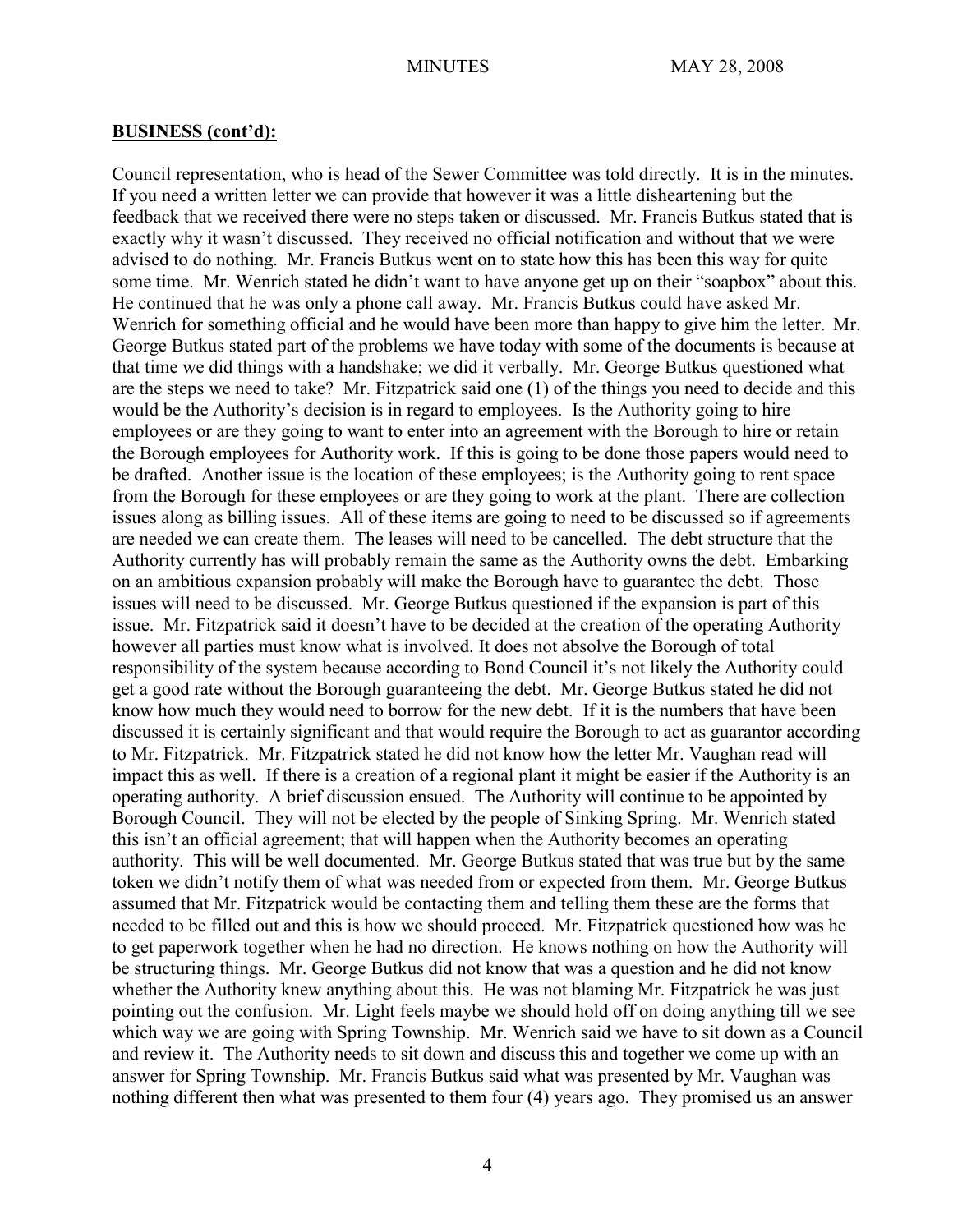in ninety (90) days; three and half (31/2) years later we are still waiting for that answer. They are now coming back with the same proposal. We can't afford to hold on any further; we have already submitted a corrective action plan to DEP. Mr. Wenrich stated we aren't saying we have to sit here and wait for that. We need to look at every aspect that comes forth for the best of the residents. He might not be in favor of it however it does need to be looked at. Mr. Francis Butkus stated that the answer was put in back then; that making a joint authority would be the best financially for everyone. It should have come into our plant for many physical reasons of which he explained. Mr. John Hoffert, Solicitor for the Authority, addressed Council. Mr. Hoffert stated that the reason the Authority did not pick up the ball and run with it was because they were not 100% sure this is exactly what Council wanted. Mr. Hoffert believes the Authority will accept the challenge of making this a working authority. Mr. Hoffert said he was not sure as not that long ago Council was going to disband the Authority. Mr. Hoffert does not feel we should wait until we talk with Spring Township. We should move ahead and perhaps then speak with Spring too. Mr. Light does not want to hold this up he just feels we should talk to Spring Township. Mr. Zerr had a question for Mr. Francis Butkus. Mr. Zerr stated that Spring Township approached you over four (4) years ago. He questioned why didn't Mr. Francis Butkus pursue this? Mr. Francis Butkus stated they did pursue it. If you think that making this a regional authority would have been the best for everyone why didn't you keep pursuing it, Mr. Zerr questioned. Mr. Francis Butkus stated they disbanded their Authority. Mr. Zerr said then why didn't you pursue the Supervisors? Mr. Francis Butkus said they went back on five (5) separate occasions and all they heard from Spring was 'we are waiting on a report from our engineer'. Mr. Francis Butkus said at the meeting with Mr. Vaughan that if we aren't here for the good of all residents then we shouldn't be here at all. Mr. Schmidt was at that meeting and he agreed with Mr. Francis Butkus. Mr. Francis Butkus explained how everything happened. Mr. Francis Butkus stated back in 1972 the Army Corp. of Engineers that were part of the Delaware River Valley Basin felt one (1) of the two (2) plants should be closed. It was easier for Spring to flow to us as we had a newer plant. Mr. Schmidt stated we are not here to discuss this right now. Ms. Messina questioned why Mr. Zerr was so concerned about what happened over four (4) years ago. Mr. Zerr said he was not upset. He said now it is here again why didn't we do this four (4) years ago. Mr. Zerr questioned Mr. Francis Butkus; he said you feel this is the best thing (regionalization) that could happen for the residents. Mr. Francis Butkus said at that time it was. Mr. Zerr questioned Mr. Francis Butkus how he feels right now. Mr. Francis Butkus said "yes" he does believe it would be in the best interest as long as it does not inhibit our plans to move ahead now. Mr. Zerr questioned with the upgrade do we know where we stand with the ACT 537 Plan. Mr. George Butkus stated there is no change to the plan. Mr. Zerr's question is does an ACT 537 Plan need to be in place so we can upgrade the plant. Mr. George Butkus stated we already do have an ACT 537 in place. Mr. George Butkus stated our plan is in place, was filed with DEP and has been approved by them. Depending on what we are doing we don't need to do a new ACT 537. Mr. Zerr rephrased his question. We have a completed ACT 537 filed with DEP plan. Mr. Alex Morrision explained that we do have the ACT 537 in place. However since we are in a projected overload DEP is making us file a CAP (corrective action plan). We have already submitted that telling them how we will proceed. Mr. Wenrich stated then it is an amendment to our submitted plan. A brief discussion ensued as to the ACT 537 plan. Mr. Zerr questioned Mr. Butkus since the Township completed their ACT 537 plan it appears they are in the same boat we are. Mr. Francis Butkus stated true however there are some things Mr. Zerr did not understand. That specific section on Spring he is not sure what it says exactly. All neighboring reports are in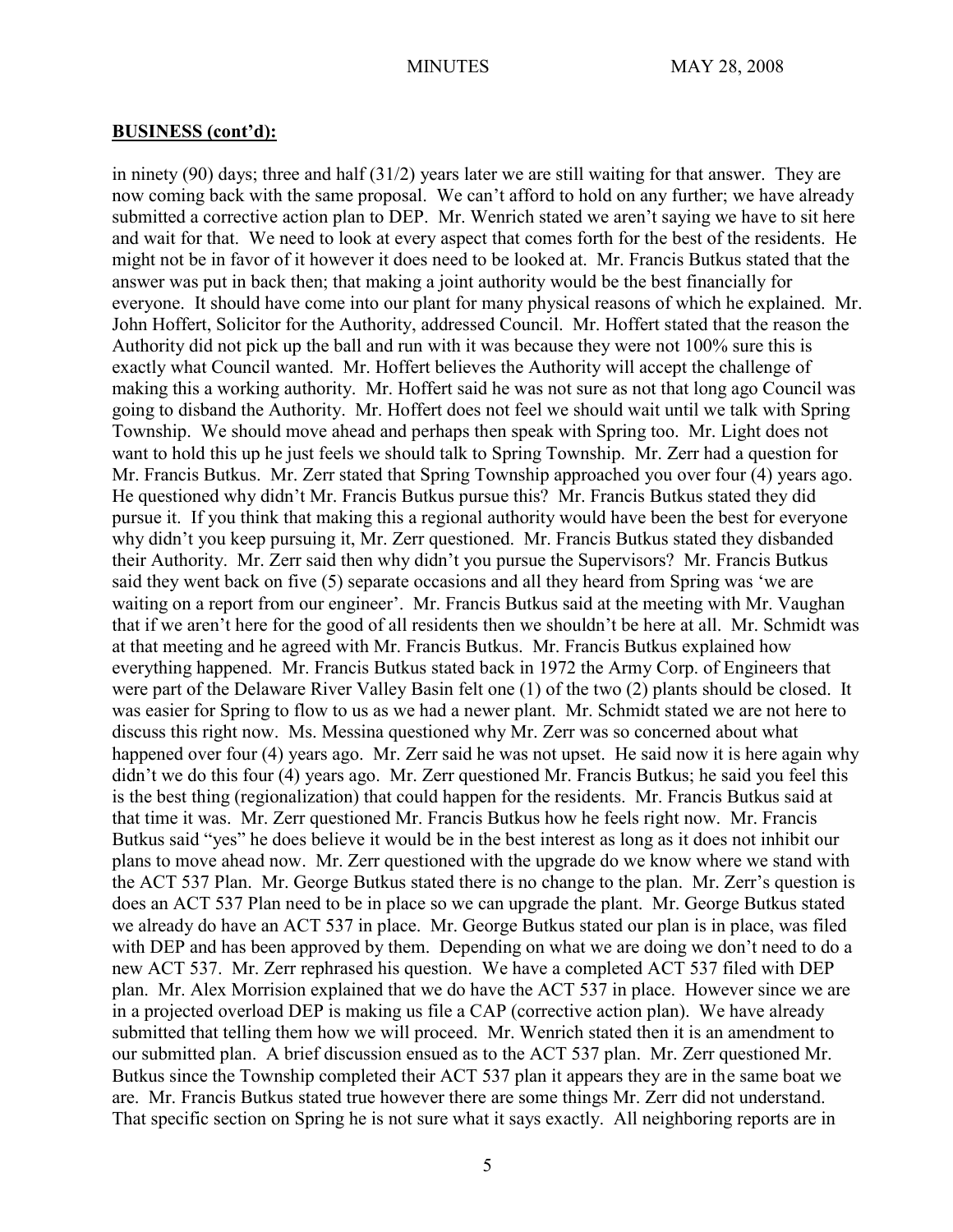there and how they impact us. Mr. George Butkus stated going regional would mean an amendment to the ACT 537. Mr. Wenrich stated if we went regional we probably would need a totally new ACT 537. Mr. George Butkus stated that Spring was working on this ACT 537 since before he got on Council. The Chapter 94 Report is an annual report that goes to DEP explaining your flows. More or less, he continued, it is a warning device that shows them if you are or aren't in an overload situation. Mr. Wenrich questioned if their plant was smaller than ours. Mr. Francis Butkus believes they are rated at 1.2. He has heard they were in overload however he was not sure if they were in a hydraulic or organic overload. Mr. Wenrich stated if you look at the Township's footprint and then look at the Borough's footprint, he can't believe they wouldn't be in overload. Mr. Francis Butkus stated that they have four (4) different districts they send to. Mr. Wenrich understood that however with all the development that is going on he can't believe they aren't overloaded. Mr. Schmidt thinks we need to know what Spring Township's plan is. Mr. Wenrich agreed. He asked Mr. Schlott about the paper upgrade. Mr. Schlott stated we are in a projected hydraulic and organic overload. One (1) of the options was to work on the I&I which would eliminate flows to the plant which would help with the hydraulic overload at the plant. At the same time do a paper rerate to increase the organic capacity at the plant. ARRO recommended not going that route. One (1) reason was that they were not secure enough that you would get enough capacity with the I&I abatement program. If you are going to rerate the plant you should try to get the hydraulic as well as organic. Mr. Schmidt bought into that; however now given the letter from Spring how much do we have to do to upgrade the plant in the immediate future to handle the problems we have; a minimal upgrade. Mr. Schlott thought that is what we were doing. We were increasing the capacity by 250,000 gallons. This upgrade includes the headworks, the new pump, and the reed beds. The only question then is the new clarifier. Mr. Schmidt now comes back to Mr. Schlott and said can we back away from the clarifier in light of the letter. The paperwork needs to be done so we can apply for a DEP permit by July  $15<sup>th</sup>$ . Mr. Schmidt asked Mr. Schlott what is his best guess for the start of construction. Mr. Schlott said you have to bid it. We are about one (1) year away from construction. Mr. Schmidt asked Mr. Schlott if we move forward with these upgrades and look at this, would that be the best idea for saving money for the Borough. Mr. Schlott questioned if you were looking for the minor upgrades to 1.25 and look at the plan with Spring as well. This would not include the clarifier. Mr. Schmidt said that is the highest costing item. Mr. Schlott stated whether we have the clarifier in there or not we are still looking at the same start date. Mr. Schmidt stated he is only looking at saving money. He doesn't want us to spend six (6) million dollars and then say, oh let's go with this. Then we haven't done right for the people, Mr. Schmidt said. Mr. Wenrich said if we are looking at the regional plant what type of mega facility are we going to have to build or modify our plant to meet what this demand might be. Mr. Schmidt agreed. Mr. Schmidt wanted to continue with the upgrades however just maybe we should get their money and expand our plant into a much bigger facility. Mr. Schlott said what they are proposing is the expansion of their plant. Mr. Schmidt stated it doesn't say that in the letter. Someone said it might be implied. Mr. Schmidt said that they want a regional facility that is what it says rather than two (2) separate wastewater plants. Mr. Wenrich said he sounded like one (1) will be closing. Mr. Schmidt stated we have more land than they do. Mrs. Kutz was thinking the same. Mr. George Butkus questioned if we do everything and don't include the clarifier do we get enough out of the upgrades. Mr. Schmidt said we aren't beginning construction for a year. Within that year we should know which way we are going.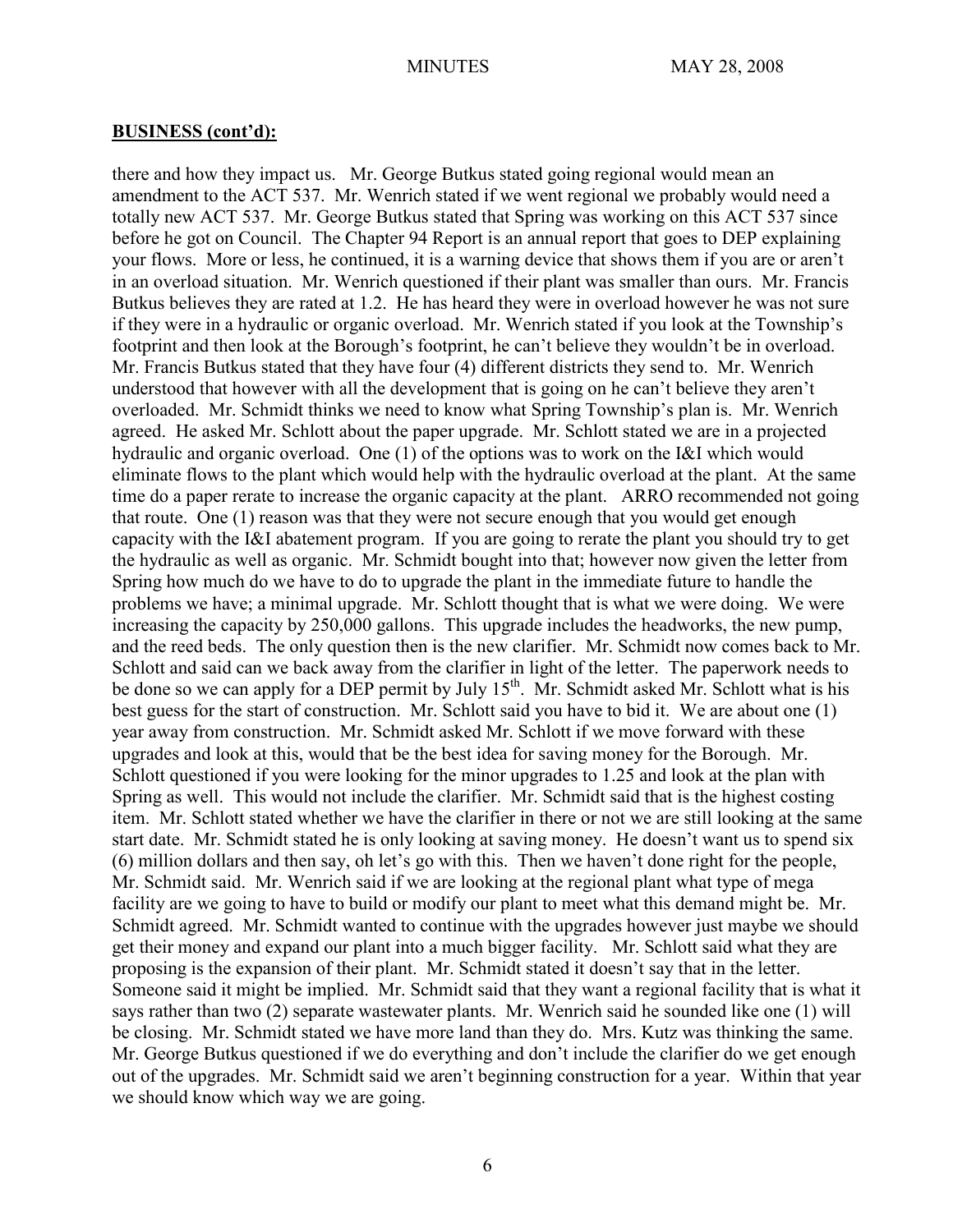Mr. Wenrich understood what Mr. Schmidt was saying. We could add that in up until construction. Mr. Schlott said you can add it in but the issue would be you wouldn't have the permits you need. Mr. Schlott explained about the permits. Mr. Morrison stated without the clarifier it will not be a 1.25 upgrade which would not get us out of the projected overload. Mr. Schmidt stated that was not what he was told. He thought we could upgrade without the clarifier. The clarifier was a nicety which Miller requested a long time ago. The BCM said the same thing. ARRO answered BCM's report by saying that the capacity of the two clarifiers, they did not feel comfortable with increasing the capacity from 1 MGD to 1.25 MGD without the inclusion of the additional clarifier. Mr. Francis Butkus said if you don't put that in, you don't have enough slack space. You can't build a clarifier overnight. Mr. Francis Butkus stated it would be much more cost effective for them to come into us. Mr. Schmidt said with all due respect but there has been a lot of political problems with this one (1) of them being South Heidelberg Township. When South Heidelberg decided they wanted to go to Spring it put a whole new light on Spring. Mr. Francis Butkus stated that Mr. Vaughan said in the meeting that the reason the pump station was never built was because their Authority never asked him to. That was an untrue statement; they were asked four times. The reason this was not put in was not ours or South Heidelberg's. Mr. Schmidt questioned where we were in those negotiations. Mr. Fitzpatrik stated he spoke to Ms. Heidi Masano. She has forwarded her comments to Mr. David Bright. Mr. Hoffert received a copy of it. We are getting closer. Mr. Fitzpatrick stated the letter was vague. He went on to say does it include Lower or South Heidelberg. Mr. Wenrich stated we have one important thing on the agenda for the June meeting and that is the contract with Miller Environmental. Mr. Wenrich asked if we could get a one (1) year extension or perhaps a one (1) year contract. Mr. Fitzpatrick stated a contract could be negotiated. Mr. George Butkus questioned if we don't object then we could move ahead. Mr. Wenrich wanted an answer by the June  $5<sup>th</sup>$  meeting. Mr. Francis Butkus stated we would be crazy for getting rid of them. He would like to keep Miller. They know the plant and if an expansion happens they are ready for it. Mr. Peter Juzyk stated there would be an amendment of \$726 a month to handle the pump station on Mt. Home Road. He also included a few options, one of which opening up negotiations with all parties till something is done. There are a lot of options. Mr. Wenrich wanted something ironed out at the June meeting; he is trying to be proactive. Mr. Schmidt made a motion that the Borough will accept a contract from Miller Environmental via a letter; seconded by Mr. Butkus. Mr. Wenrich asked for a roll call vote.  $AYES - 6$ ,  $NAYS - 0$ , ABSENT - 1; motion carried. Mr. Wenrich asked Mr. Francis Butkus to poll his group. They all said yes to have Miller send us a contract. Mr. Zerr had a few financial questions. He asked Mr. Francis Butkus why after the Authority was notified they might be disbanded did they Authority take a substantial amount of money and pay down the low interest debt. Mr. Francis Butkus stated they were obligated to use those funds for either a capital improvement or to pay down the debt. If they were going to dissolve then they would be doing no capital improvements so they had to pay down the debt. They took \$638,000.00 and paid down the note. According to the bank's figures they saved \$434,000.00. Mr. Schmidt said in light of what needs to be done now, that doesn't seem so good. Now, we have to borrow more money. Mr. Schmidt said we don't have the money for the capital improvements. Mr. Francis Butkus said if we have to expand right now, we would have to borrow that money for which we need now for expansion. Mr. Schmidt agreed. Mr. Francis Butkus said and not paying off that loan would mean you would have to pull that money over into the new debt which is \$600,000.00 you don't have to borrow. You still have about \$600,000 in debt. You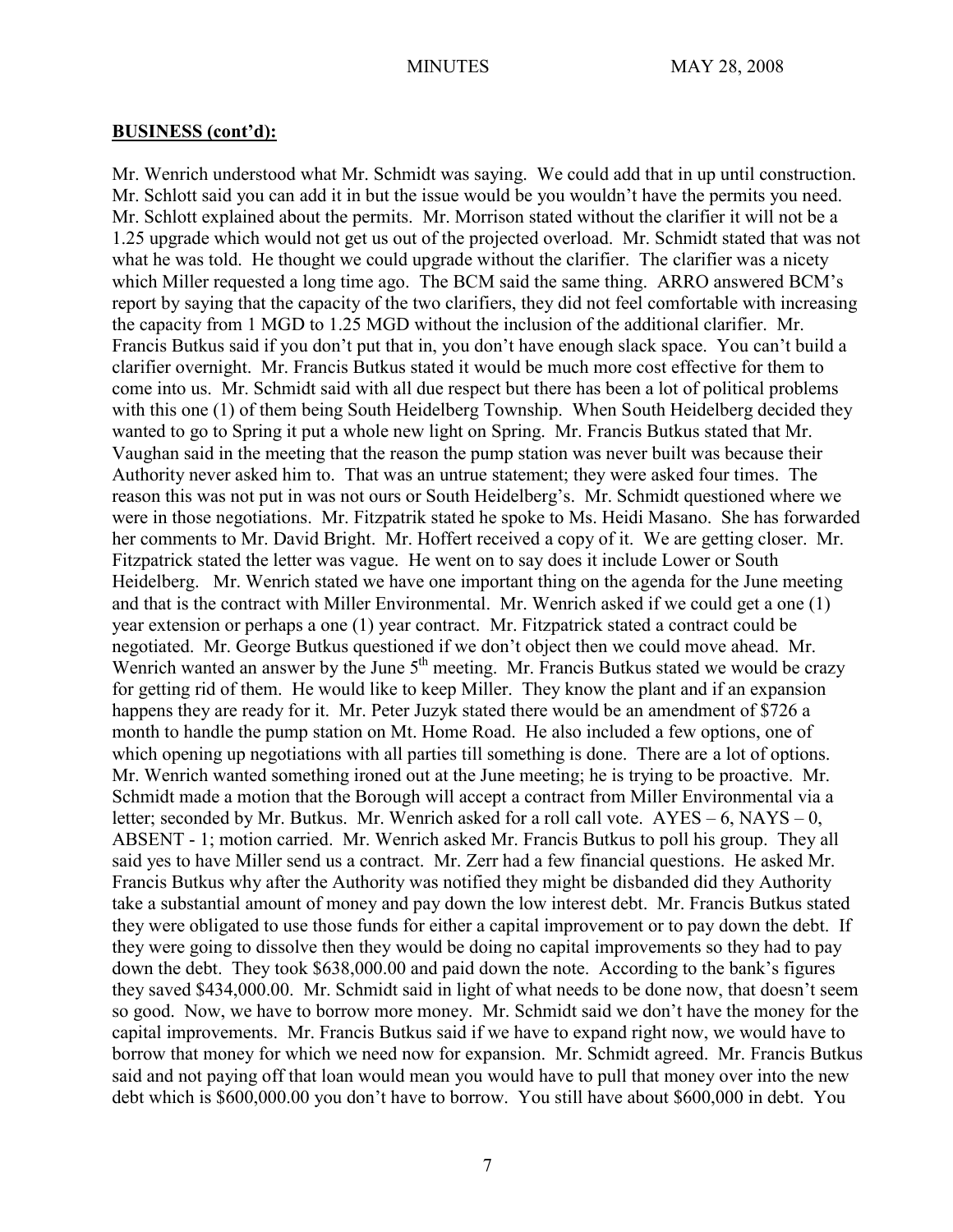are paying interest on interest. Mr. Zerr questioned if we could have renegotiated the current loan. Mr. Francis Butkus said no. Mr. Zerr questioned if he asked them. Mr. Francis Butkus said they did. Mrs. Shade asked how you knew to ask them about renegotiating the loan if you didn't know there was going to be an expansion. Mr. Francis Butkus stated they had done some talking. Mr. George Butkus said that there is an assumption that if the Authority did not put the \$600,000 plus down we would have enough to do the expansion. Mr. Schmidt said no one thought that at all. It would be \$600,000 more than we have now. Mr. Wenrich said it would pay for the clarifier and leave \$100,000 in the account. Mr. George Butkus stated you would have had to re-borrow \$400,000 more because of the interest that you had to pay off on the old loan. Mr. Schmidt said this was all done because you thought that we were going to dissolve the Authority. It was done in spite, Mr. Schmidt said. One (1) member of the Authority told Mr. Schmidt, this was done to spite Council no other reason. It was a spiteful maneuver to embarrass this Council, Mr. Schmidt said. Mr. Schmidt just doesn't feel it was a prudent move at that time. Mr. Francis Butkus said the people from bond council did. Mr. Light said this was done in spite and the worst part was that we couldn't use that money for general purposes. Mr. George Butkus stated that was not true. He had an audit report that showed we used the sewer revenue account to pay for that photo over there, research on the fire company deed, along with other Ludgate bills. Mrs. Shade stated as far as the TOPO map that was for sewer lines as well can be paid out of that account. Mr. Wenrich said what was done in the past is done we can't change it. We can go either way…not talk at all and go on our separate ways or become friends. Mr. William Moser questioned what was the interest percentage rate? Mr. Francis Butkus did not remember however he thought it was around 4 or 4.5% that was too long ago. Mr. Zerr said according to his notes it was 4.3%. Mr. Moser asked what the rate is today. Mr. Francis Butkus stated no one really knows. Mr. Moser said what is the lowest amount you can get? Mr. Fitzpatrick stated this would almost need to be a bond issue for this amount of money. The market will determine the interest rate. A discussion ensued between Mr. Moser and Mr. Butkus at their seats on whether this was a prudent move. Mr. Fitzpatrick feels 4.5% is a good interest rate to use. Mr. Zerr asked Mr. Butkus to take a poll vote to see if his Board would be interested in becoming an operating authority. Mr. Butkus did and all five (5) members were in agreement to become an operating authority. In addition, Mr. Zerr wanted another poll of his members to authorize their solicitor to get with our solicitor to start moving ahead. The discussions that Mr. Zerr wants to see occur involve financing, who will physically operate the system, continuing relationship with the Borough Council regarding some of the Borough employees providing support to the Authority (road crew and some administrative), billing materials (computers and personnel), timing (when should this become effective), and adoption of rules and regulations by the Authority for the operation of the system. Someone questioned if this information should come from the Borough. Mr. Zerr felt it should come from the Authority. Mr. George Butkus said he believes what Mr. Zerr was suggesting was to have their solicitor meet with our solicitor and have these points addressed. Mr. Francis Butkus polled his committee and they were in agreement to do that. Mr. Zerr then asked Mr. Francis Butkus if his committee will agree to sit down with Spring Township and see if a regionalization is feasible. He wants them to come back to Council. The Authority agreed to do that. Mr. Wenrich felt the Authority should speak to Spring Township and the Borough will talk amongst themselves to see if this would be a feasible idea. A discussion ensued. Mr. Francis Butkus questioned what would happen if one (1) group was for it and one (1) group was against the idea. Mr. Schmidt thought it might be a good idea if a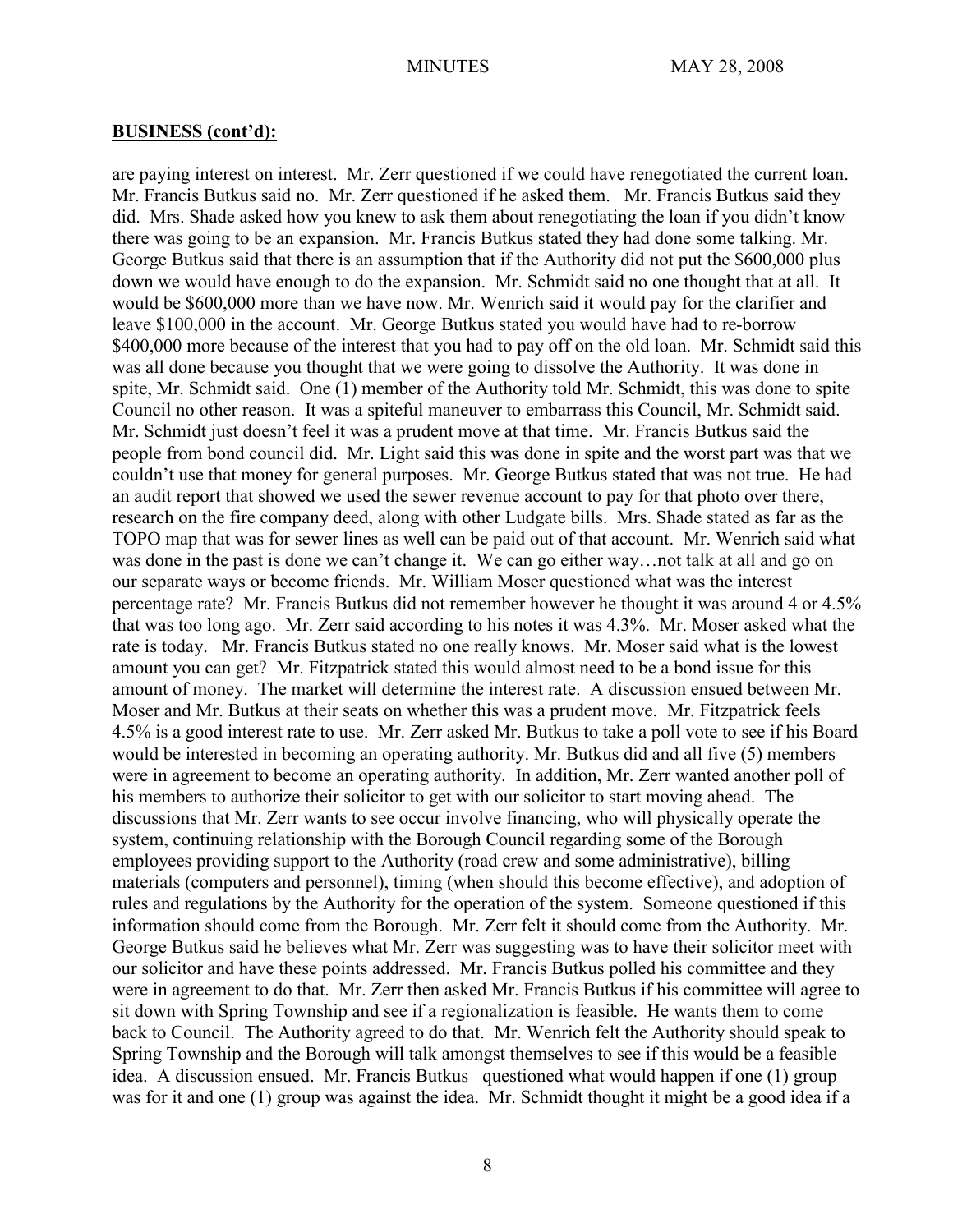member or two (2) of Council attended the meeting along with the Authority members. Mr. Francis Butkus stated they were expecting a lot more members of Council at their last meeting. He feels a lot of these questions could have been answered. Mr. Wenrich said it was miscommunications. Mr. Leiby said Mr. Fitzpatrick stated earlier that a regionalization would be easier if the Authority was an operating authority. Mr. Francis Butkus questioned where is their guidance at this point in time? Do they stop ARRO in their design or do they tell them to proceed? Mr. Wenrich stated that the Authority committed to that a long time ago. He said that they got a stop put on by Mr. Schmidt with putting on the clarifier. Mr. Wenrich said that was one (1) Councilman's thought. Mr. Wenrich said that Mr. Schmidt was bringing up a "what if." He continued that does not change any prior decisions Council made. They will continue moving forward on the design. Mr. Fitzpatrick said it appears they are moving ahead with the design of the plant. It would appear to him that they will be incurring engineering expenses at least till you go out to bid and then for overseeing the construction. He asked if it would hurt delaying those actions for thirty (30) to sixty (60) days till some of this can be talked out. He feels if this becomes a regional plant the scope of the work will change dramatically. If you are going to have a regional plant that will serve a larger area you don't want to have two (2) construction projects. You want to do it in one (1) project. The reason being you will have a duplication of expenses that will kill the project. It might benefit everyone by determining the scope of the project before you proceed on the current project. Mr. Schlott said the Correction Action Plan that was submitted to DEP, it states on there that we will be applying for a Part II Permit by mid July. Mr. Wenrich said prior to October  $9<sup>th</sup>$  of last year the Authority was well into the design of the new plant. Mr. George Butkus said that the timetable to hash out all the details on a regional plant would probably be still going on while we do the minor upgrade. Mr. George Butkus questioned if we do move ahead with a regional treatment plant, would anything need to be undone to increase whether it is oxidation ditches, clarifiers, and more reed beds? Mr. Schmidt said he doesn't think that could be answered as we don't know how much more we will be getting. Mr. Wenrich asked if we expand to 1.25 that will hold us for the next 20 years. Mr. Francis Butkus said, no. He said it would depend on what happens to the Boscov's property and to some of the other properties in the downtown area. Alcon is looking at another expansion. He said this is "crap shoot." Mr. Francis Butkus said he hopes it will last at least ten (10) years. A discussion ensued as to how long this might take. Mr. Hoffert feels he and Mr. Fitzpatrick could sit down and hammer out some of this within the next thirty (30) days. Mr. Fitzpatrick said some of the things we will need Council and Authority thoughts. Mr. Fitzpatrick feels he could use sixty (60) days. Mr. Hoffert does not want anyone to become impatient. Mr. Fitzpatrick questioned when everyone would like to see this happen. Mr. Francis Butkus said he thinks it will be phased in. Mr. Fitzpatrick said no you must have an effective date. Mr. Wenrich said that should be in the business plan. Mr. Hoffert doesn't think it will happen till the last quarter of the year. There is a lot that needs to be done. Mr. Zerr questioned if we should continue joint meetings to keep everyone abreast of what is going on. The meetings could take place on Authority meeting night or perhaps the June workshop meeting. Mr. Wenrich stated in the event that the two (2) Solicitors need more time they certainly can have more time. However if they have something to present, the June 25, 2008 meeting can be used as a joint meeting night as opposed to a regular workshop. Council would like a week notice for advertising. Mr. Zerr questioned how we were going to handle the letter from Spring Township. He would like to see one (1) or two (2) members from each the Authority and Council sit down and talk with them. He also wondered if the Borough or Authority